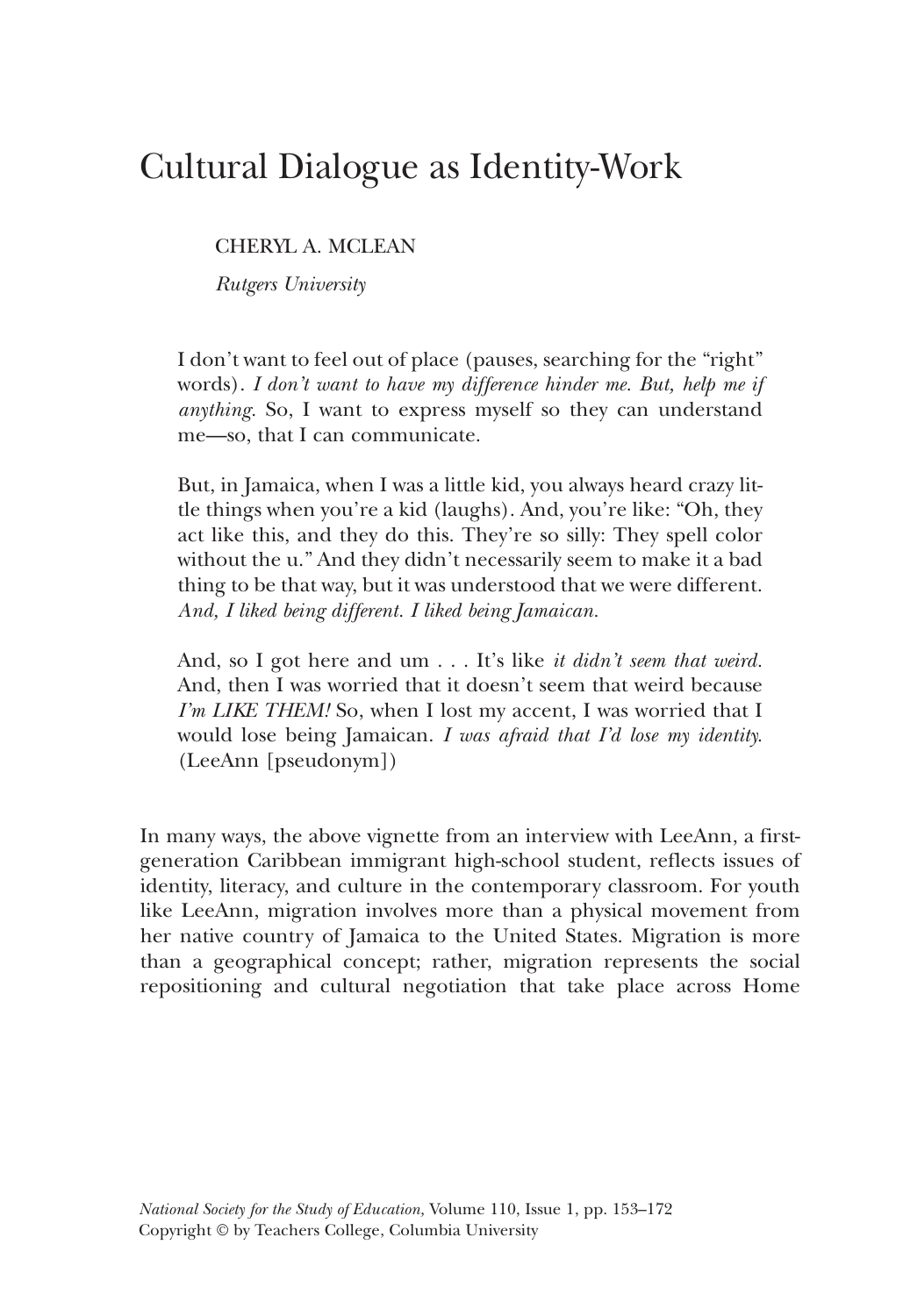spaces (i.e., native and adopted countries, societies, and identity groups). With the physical relocation of migration come demands that migrants renegotiate and redefine the notion of H/home (McLean, 2010). Similar to Gee's (1999) notion of (big D, little D) D/discourse, I offer the concept of H/home to make a distinction between and show interrelations among the native Home, the adopted or host country, and the residential local communities that immigrant youth negotiate. Immigrants or newcomers to sociocultural contexts are compelled to address and respond to multiple contexts that span host (the United States), Home (native country), and home (households in the host country) settings.

Each social context has its inherent cultural resources (social networks, psychological and cultural models) represented in its literacy practices, texts, discourses, values, and ideologies. With migration comes the work of unpacking complex and sometimes different ways of knowing and being. In attempting to understand immigrant adolescents' identity-making practices, it is important to see the young person as belonging to local and global contexts. For these adolescents, their literacy practices span transnational spaces, each with its respective ways of knowing and being that include language use, social group memberships, ideologies, and cultural models. As members of and active participants in transnational spaces, young immigrants engage in literacies in ways that reflect their critical use of various cultural resources to negotiate diverse cultural contexts and to frame their identities and literate practices. Because individuals shape and are shaped by discursive practices, cultural resources, and social structures, when migrant youth move within and across contexts, the youth are engaging in dialogue. Dialogue requires young persons to move beyond mere passive reaction to situations, events, and contexts. Instead, the youth must critically negotiate D/discourses (Gee, 1996), contexts, and their inherent cultural resources. The negotiation of these D/discourses and contexts is identity-work.

In this chapter, I look at the social nature of learning through a lens that sees literacy as social practice. Drawing on the notion of identity and literacy as socially situated (Gee, 1991, 1996; Heath, 1983; Street, 1984), I explore the concept of cultural dialogue as the active and critical negotiation of spaces and resources that takes into account the multiple social contexts (public and private, physical and virtual) that immigrant youth inhabit and the ways in which social forces shape the young person's literacy practices and identities. In the final section, I discuss possibilities for classrooms as sites for cultural dialogue where a culturally responsive pedagogy (Delpit, 1988, 1996; Ladson-Billings, 1994) creates opportunities for a greater valuing of learners' respective cultural resources as a defining character of the 21st-century classroom.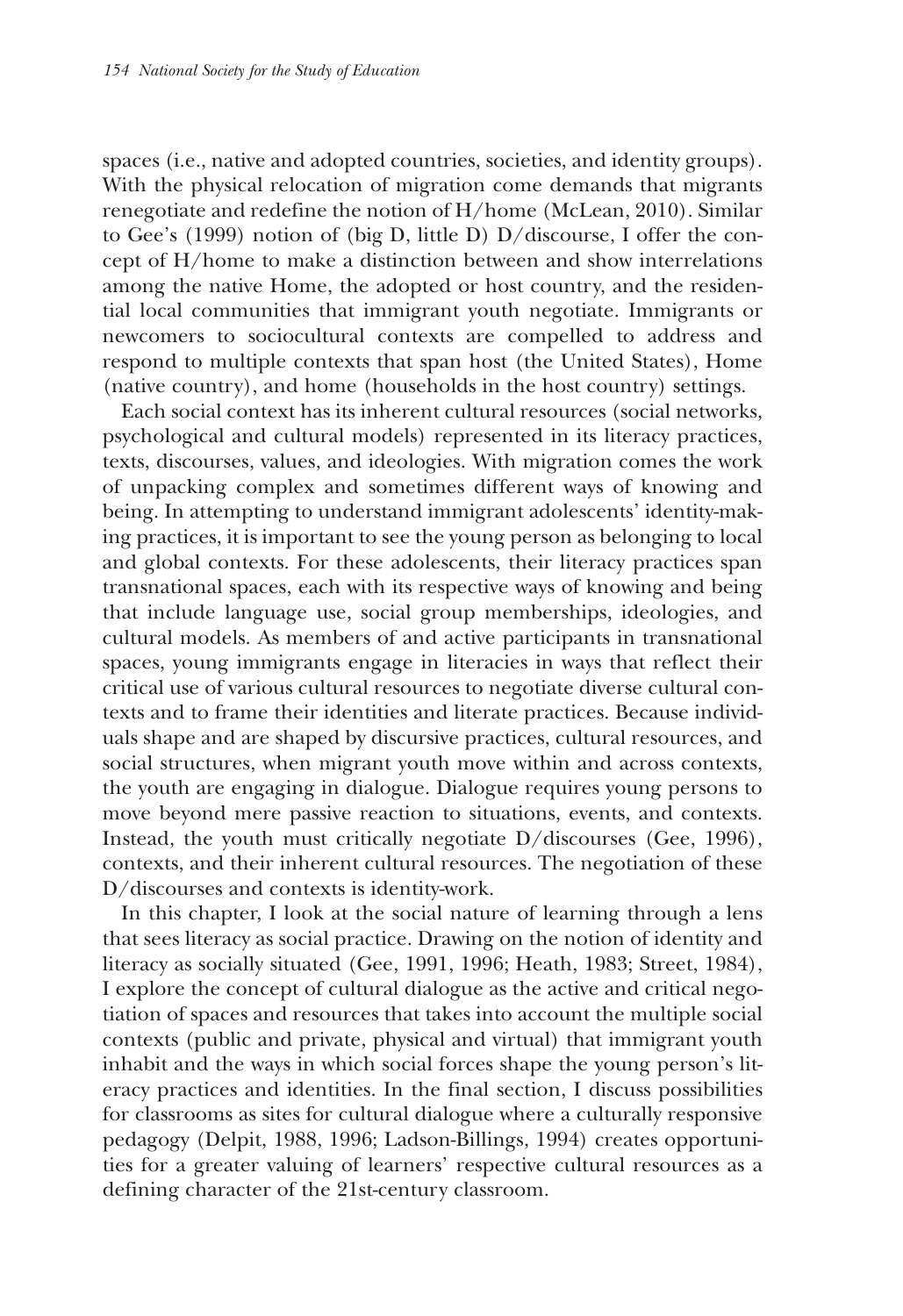## LITERACY AS SOCIAL PRACTICE

A critical look at contemporary society reveals the complex and diverse knowledge bases, communication and meaning-making tools, and practices that are increasingly becoming an integral part of the way in which we learn and interact. Language and literacy, and meaning-making and communication are no longer confined to traditional formal languages and printed text (Collins & Blot, 2003). Modern-day society with its digital technology and relatively fast-paced and easy flow of information and movement of peoples has allowed for a reconceptualizing of literacy. A broadening of the traditional notions of literacy opens up opportunities for greater valuing of diverse individuals, their practices, and the contexts in which meaning-making occurs. Literacy has now moved beyond a narrow print-centric conception (Goody & Watt, 1968; Olson, 1977/1994) to a more ideological and socially situated perspective (Gee, 1996; New London Group, 2000) that acknowledges literacy practices as multiple forms of texts, communication, and social relations that are based on sociocultural and linguistic diversity.

Literacy is now seen as a social and cultural practice (Delpit, 1988; Gee, 1991; Heath, 1983; Street, 1984) that is situated in individuals' local contexts, environments, and communities, and includes individuals' use of and responses to multiple texts. It is here that the ideological model of literacy advocated by Brian Street and the New London Group, and, even further, multimodality (Kress, 2003) provides a broader, more inclusive view of literacy that takes into account multiple ways of knowing, and tools and modes of communication. Such a contemporary view of literacy allows educators to move away from a narrow approach to literacy, as traditional reading and writing of printed text, to *literacies* as socially and culturally situated practices and funds of knowledge (Gonzalez, Moll, Tenery, Rivera, Rendon, Gonzales, & Amanti, 1995) that individuals and groups use to make meaning.

Linked to the redefinition of literacy as situated in and shaped by social contexts and interactions is Gee's (1996) view that literacy is directly tied to identity. For Gee, each specific context and its inherent literacy practices help to purposively define and confine D/discourses, group memberships, and ways of communicating. Gee (1999) defined the concept of D/discourse as "ways of acting, interacting, feeling, believing, valuing, together with other people and with various sorts of characteristic objects, symbols, tools, and technologies—to recognize yourself and others as meaning and meaningful in certain ways" (p. 7). Gee argued that literacies are "differently and distinctly shaped and transformed inside different sociocultural practices [that] have inherent and value laden,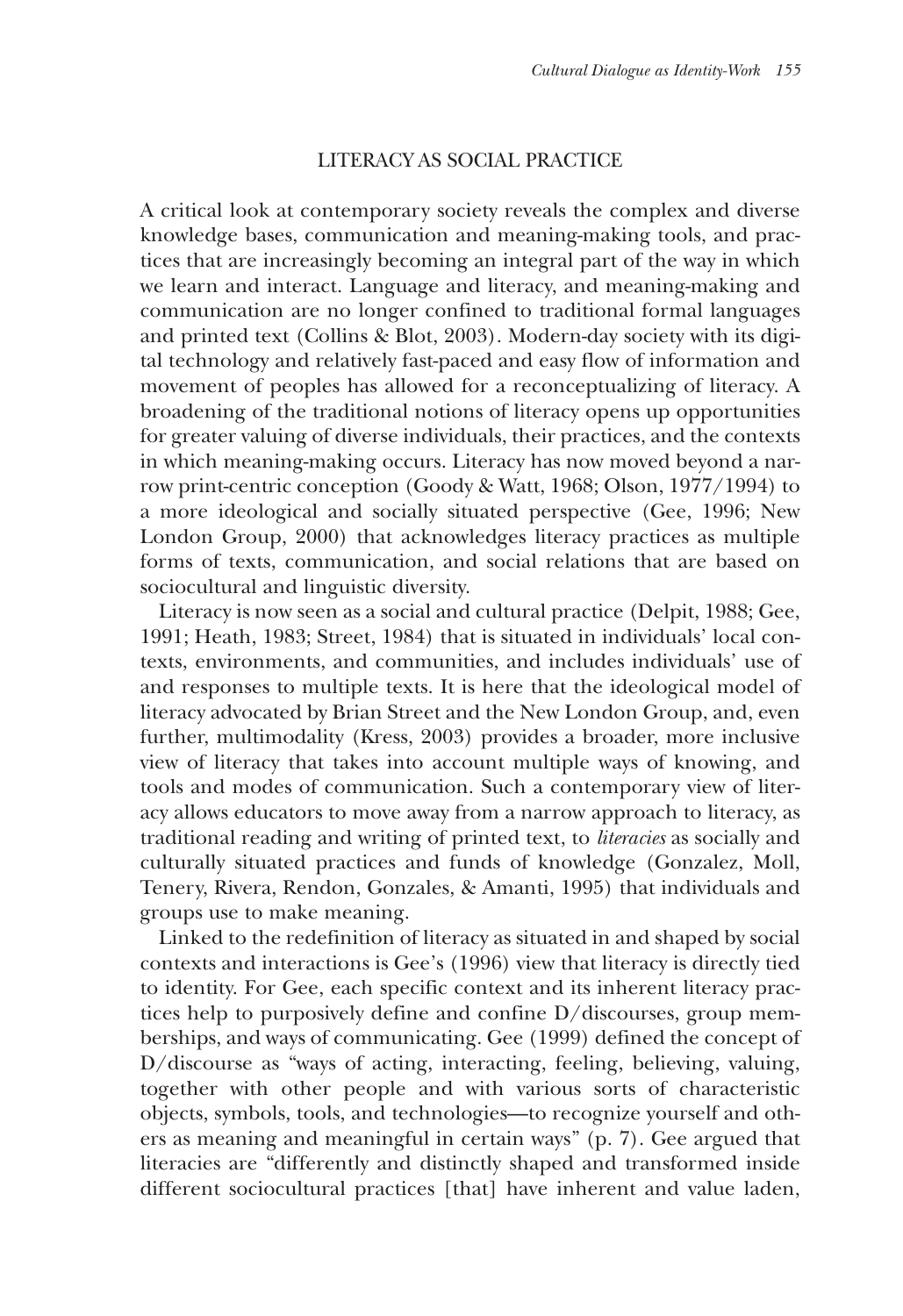but often different implications for what count as 'acceptable' identities, actions and ways of knowing" (p. 356). This socially situated notion of literacy suggests that persons, practices, and contexts are inextricably linked and directly shape individuals' identities.

## LITERACY AS DIVERSITY

Implied in the expanded view of literacy is the acknowledgement that there are diverse ways of reading the word and the world (Freire, 1987). For Freire, individuals respond to all texts and contexts out of their own experiences, literacies, and worldviews. The movement away from a single form and practice of literacy to an approach that values multiple texts, practices, and modes also demands simultaneous revisioning of the concept of diversity. In accepting that individuals and groups make sense of and represent the world in different ways, I am acknowledging a diversity-as-norm (Genishi & Dyson, 2009) framework where literacies*—*multiple as opposed to single*—*signal diversity rather than homogeneity. In addition, the valuing of many practices and representations cannot be separated from the individuals and groups who practice such literacies. As suggested by Genishi and Dyson, individuals' backgrounds and experiences play critical roles in people's literacy practices.

Particularly in the context of schooling, certain literacy practices are given legitimacy while others are devalued. Ethnographic and historical research on schooled literacy (Collins & Blot, 2003; Fordham & Ogbu, 1986; Heath, 1983) have highlighted what Collins and Blot refer to as a particular institutional negotiation of approved genres of reading and writing in correct forms of language, a mode of contemporary power connected to dynamics of subjectivity and identity formation. All sociohistoric and economic contexts and linguistic forms are not necessarily valued and legitimized. From Heath's (1983) seminal work *Ways with Words*, which looked at divergent literacy practices and their connections with social class and school literacy, to more recent research (Delpit, 1996), we see that multiple ways of knowing are not always acknowledged or validated in schools. Heath's ethnographic research on community literacy socialization practices in the home and school found that when home literacy mirrored the practices valued in school, it increased the opportunities for children's academic success. Similarly, Delpit's (1996) research on linguistic diversity in the classroom highlights the disconnection between the language practices used by students and their communities and the politically popular dialect of Standard English accepted in school. According to Delpit, forcing speakers to monitor their language typically produces silence. In such contexts, even if there are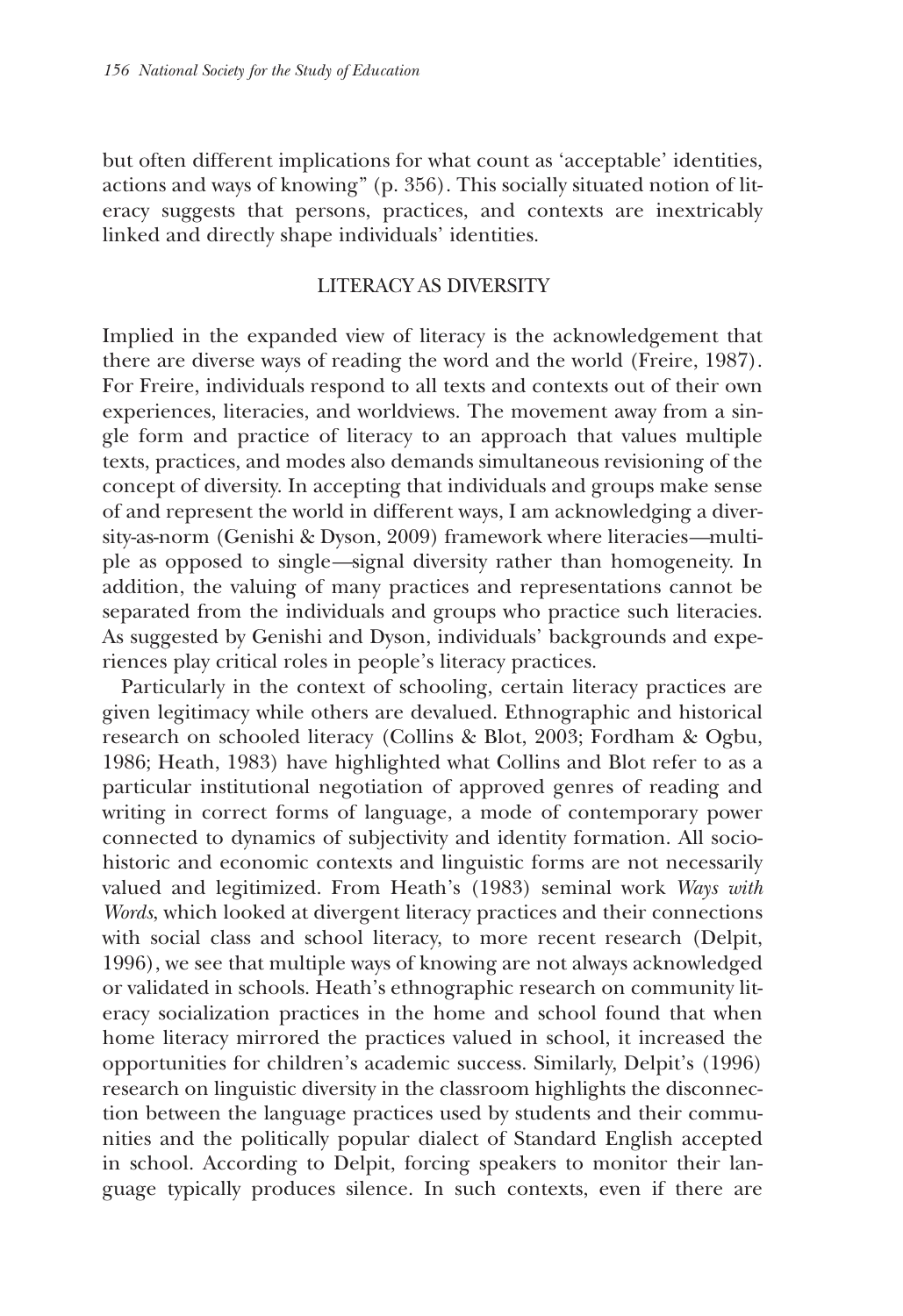opportunities for dialogue, the very language that is used or valued can in fact shut down dialogue. For some groups, particularly those within an historical and social hierarchy, socialization, assimilation, and adaptation of new social spaces bring with them the tensions of changes in identity (Fanon, 1967; Gee, 1996; Holland, Lachicotte, Skinner, & Cain, 1998).

#### SITUATING IDENTITY

One way of exploring and representing identity is through the use of language as a way of placing oneself in relation to others. Holland et al. (1998) offered important approaches to understanding the concept of identity, which the authors defined as the fluid interconnections between the intimate and public venues of social practice. The individual's view of self is intimately linked to his or her relationships and group memberships. The persons with whom the individual interacts help define who the individual is and, by extension, who the individual is not. This view of the world implies that, as persons engage in various social practices, they make meaning and construct identities in response to their experiencing of the specific social worlds.

Through language, knowledge is constructed collaboratively, and any culture embeds meanings and values that frame articulations, understandings, and projects that constitute a way of life (Berger & Luckman, 1966; Gavelek & Raphael, 1996; Gergen, 1995; Goldberg, 1993; Hruby, 2001). From a sociocultural theoretical perspective, meaning-making occurs through active participation in collective activities that are mediated by cultural tools (Galda & Beach, 2001; Wenger, 2004; Wertsch, 1998). This view suggests that all meaning-making involves active, contextual, collaborative, and reciprocal construction of knowledge. Identityconstruction becomes a process that involves negotiating and organizing self around discourses and practices with the aid of cultural resources and relationships (Holland et al., 1998).

Individuals' identities—their sense of who they are in the world—are, therefore, always being coconstructed in collaboration with their historical, social, and cultural contexts. In situating identity, it is helpful to see an individual's sense of self as taking on private and public dimensions. The private or intimate identity can be found in the native D/discourses and practices. The public dimension of self can be found in the achieved identities, as well as the practices and labels proscribed or imposed by the dominant culture that inform the broader social contexts in an individual's life. Depending on the context in which an individual is interacting, the respective private or public dimensions of an individual's identities are foregrounded.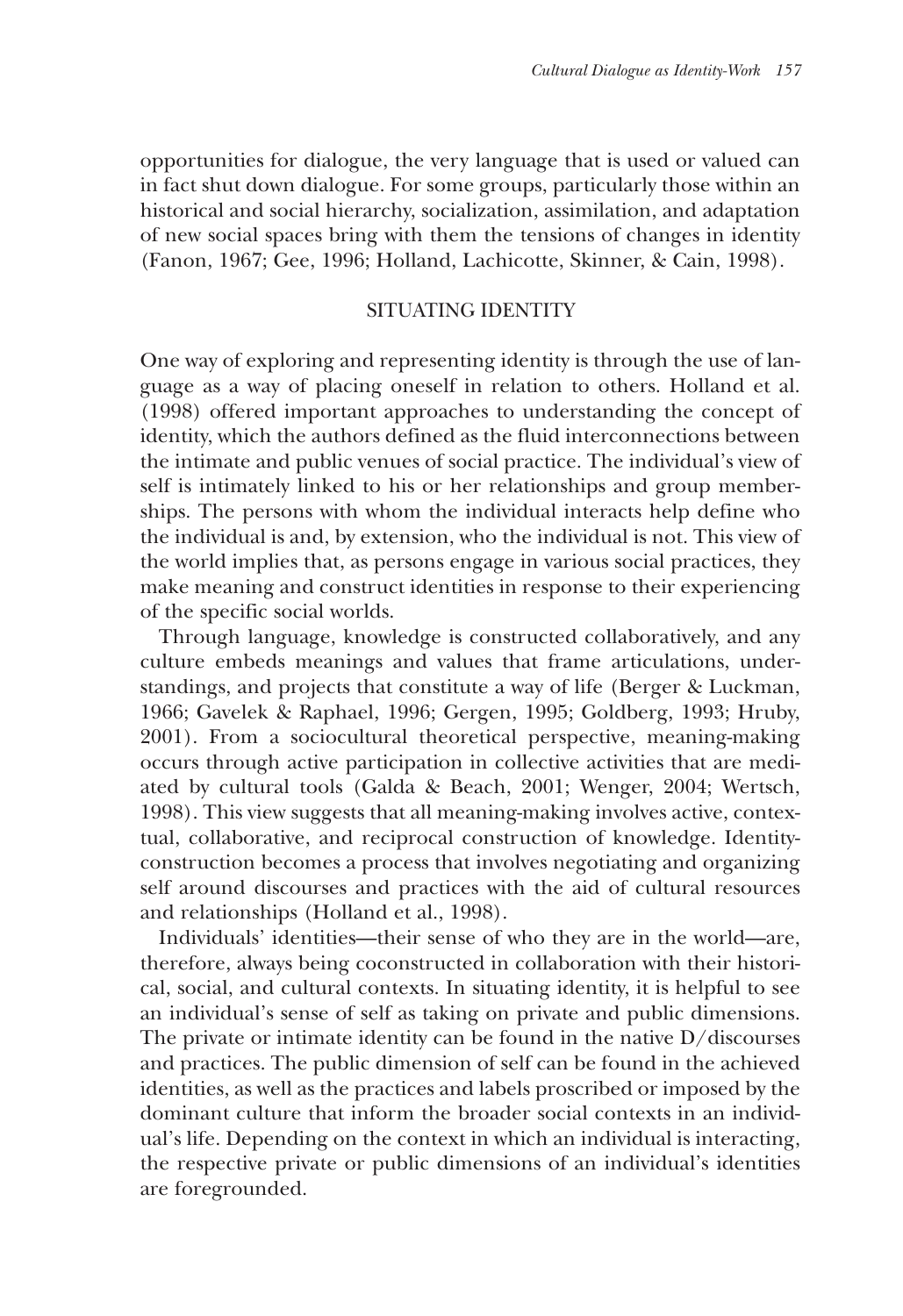The process and product of identity-construction and the meanings coming out of events and activities "reflect in their various negotiated structures, outcomes that people have fastened on between themselves in history as important for social, political or economic reasons" (Shotter, 1995, p. 44). This sociocultural view of identity also allows for an exploration of the individual, the social, and the cultural layers either simultaneously or separately, with the understanding that, while one may be in the foreground, the others are still present and influential (Matthews & Cobb, 2005). The intersection of literacy and identity reinforces the view that all communication is grounded in social situations and that the lived experience shapes how meaning is made and what meaning is made.

## CULTURAL DIALOGUE

The notion of the dialogic (Bakhtin, 1981) is based on the key assumption that meaning-making is a process that involves the active and dynamic interaction and transaction of the multiple and diverse meanings and intentions of the speaker and the listener through language. Kalman (2004) stated that dialogue has to do with mutual shaping of meanings between speakers sharing a specific communicative context:

What is said to the listener is shaped by the participants' biographies, their past encounters and conversations, and their purpose for interacting. It is also a way of positioning oneself in a community of speakers or in this case, of readers and writers. (p. 255)

Through this social dialogic process, there are the formulation, expression, and impression of meaning. The meanings that are given, taken, and made are filled with the speaker's sociohistoric ideologies. If the speaker intends at any point to make himself or herself understood, then he or she uses language to orient toward and impose personal ideologies. Bakhtin (1981) argued that because language is populated by intentions, words are not neutral; rather, words are contextualized by experiences, purposes, and worldviews. In rejecting the innocence of language, Bakhtin stated that the word and, by extension meaning, "taste[s] of the context and contexts in which it has lived its socially charged life; all words and forms are populated by intention" (p. 293). I argue that openness to the harmony and dissonance of diverse words, worlds, and intentions offers possibilities for mutual shaping of meanings.

Identity-work takes place within and across the multiple cultural and social spaces that migrant youth straddle. Identity in this context can be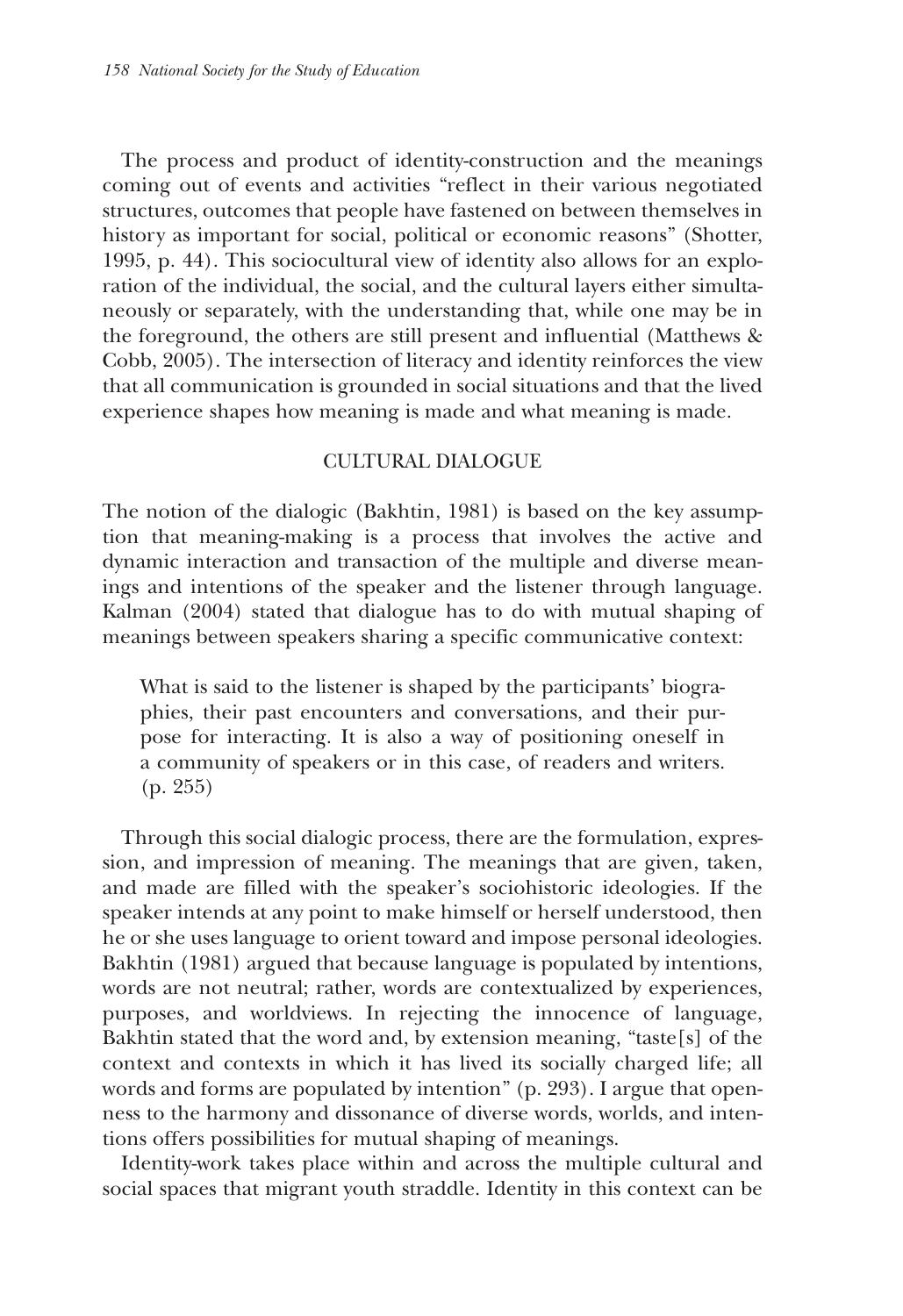viewed as taking place within an individual's private view of self in native groups and the related practices, and public practices (local and global). I offer the concept of cultural dialogue as a way to represent the active negotiation of multiple and often competing cultural models of the home, Home, and host environments. According to Gee (1999), "cultural models tell people what is typical or normal from the perspective of a particular Discourse" (p. 720). In taking this view, I am suggesting that each context has its shared and accepted ways of being in the world. As newcomers to any given context, individuals are required to learn and engage with the D/discourses that are valued within that specific context.

In this case, the immigrant adolescent is compelled to negotiate multiple contexts that span host (the United States), Home (Caribbean nations), and home (households in the United States) settings. The young person's D/discourses highlight her fluid movements across multiple and often contested social spaces. LeeAnn's comments in the opening vignette highlight such tensions: Her relocation to the U.S. forced her to confront conflicting worldviews and find ways to negotiate the perceptions, expectations, and practices of her various H/home spaces. In the recognition, negotiation, and practice of ways to cross and connect the various sociocultural boundaries, literacies, and worldviews, cultural dialogue occurs. The range of responses and levels of participation across the host and H/home societies would suggest that this immigrant youth is consciously and actively engaging in cultural dialogue.

To get a richer sense of the immigrant adolescents' perceptions of themselves, it is important to see their lives and their worlds not as onedimensional, but in flux, and as complex and dynamic contexts (Bakhtin, 1981). Because adolescents' various contexts are not discrete, adolescents draw on their collective experiences across the multiple spaces. Dyson (2003) offered the view that negotiating social spaces involves "processes of transporting and transforming material across symbolic and social borders" (p. 10). Thus, any attempt to understand how immigrant adolescents adjust to school and life in the United States in general needs to attend to the social, geographic, and cultural border-negotiation and transformation taking place.

#### CULTURAL DIALOGUE AS IDENTITY-WORK

With thumbs moving deftly across the keyboard, LeeAnn quickly records her latest track and field performance statistics and workout routine on her cell phone before returning to the open journal with her musings for a poem inspired by the recent Dan Brown novel that she just finished reading. Poem on pause, she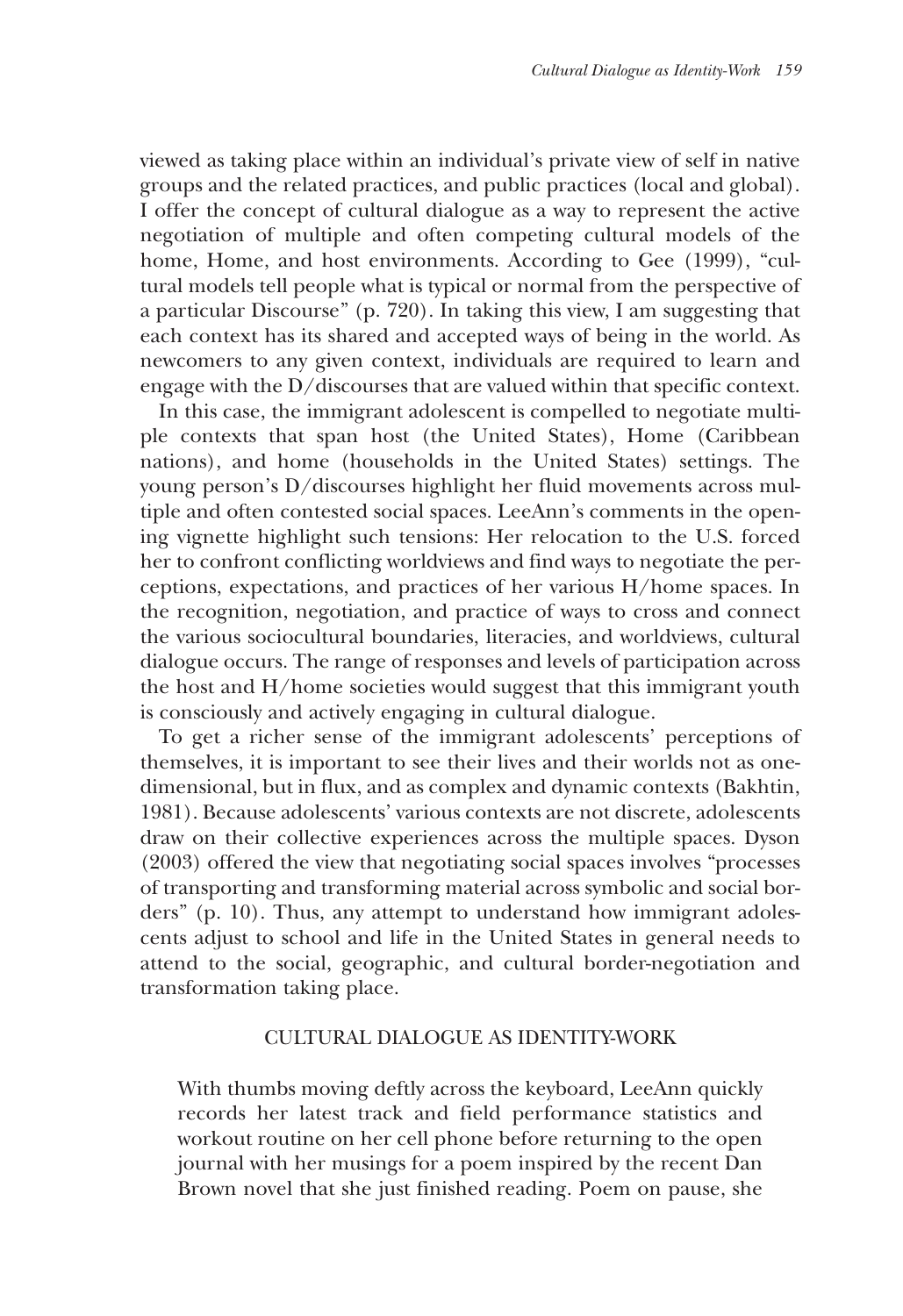docks her phone to her desktop computer while she downloads the SAT prep module online. Pulsating Reggaeton fills the air as she posts a comment on her older sister's Facebook page and checks e-mail, her eyes periodically following the close-captioned scenes on the muted TV. An alert sounds, and she quickly begins a Google chat with a friend in the Caribbean. Patois fills the text box on the computer screen. The phone rings. Quick glance at the caller ID: her classmate, Kristie. She responds in Standard English to the caller's question: "What am I doing? Nothing much. Just the usual." (Field notes, July 26, 2007)

In light of increasing migration trends and cross-cultural exchanges, an individual's public and private identities and D/discourses cannot be separated from his or her contexts. Consider LeeAnn, the Caribbean immigrant student described here and introduced at the start of the chapter. LeeAnn spoke of the challenges of having to negotiate her identity across her native and adopted homes. Yet, as seen in the above vignette recorded in my field notes observations of LeeAnn at home, LeAnn moves across multiple identities and affinity groups. She is simultaneously athlete, student, reader, poet or writer, bilingual youth, viewer, and speaker. Within the physical home space, she crosses dual linguistic codes (Patois and English), while navigating visual and semiotic modes. Her home space becomes a site where she constructs her identities mediated by digital and technological literacies.

The literacy events described in the vignette above highlight the complexities of the intersections among literacy, culture, and identity. LeeAnn's H/home is simultaneously local, global, private, public, physical, and virtual. Based on my observations and interviews with LeeAnn, her digital literacy plays a pivotal role in facilitating movement across and connections with H/home. Through digital technology, LeeAnn can communicate with family and friends in the United States and in other countries. Her ability to connect with persons in different environments, spaces, cultures, in addition to the cultures, resources, and practices of her local context help to globalize her local context. In this sense, the Freireian notion of the adolescent's reading of the word and the world becomes much more than the immediate physical space or traditional print literacy, it extends to the global. The notion of the H/home in which youth live reflects the physical and material world, the geographic (local and virtual), and the practices produced and consumed through the individuals' participation in these worlds. Henry (2001), in her study on Caribbean female immigrant adolescent students, argued that immigrant adolescents cross physical and psychological boundaries in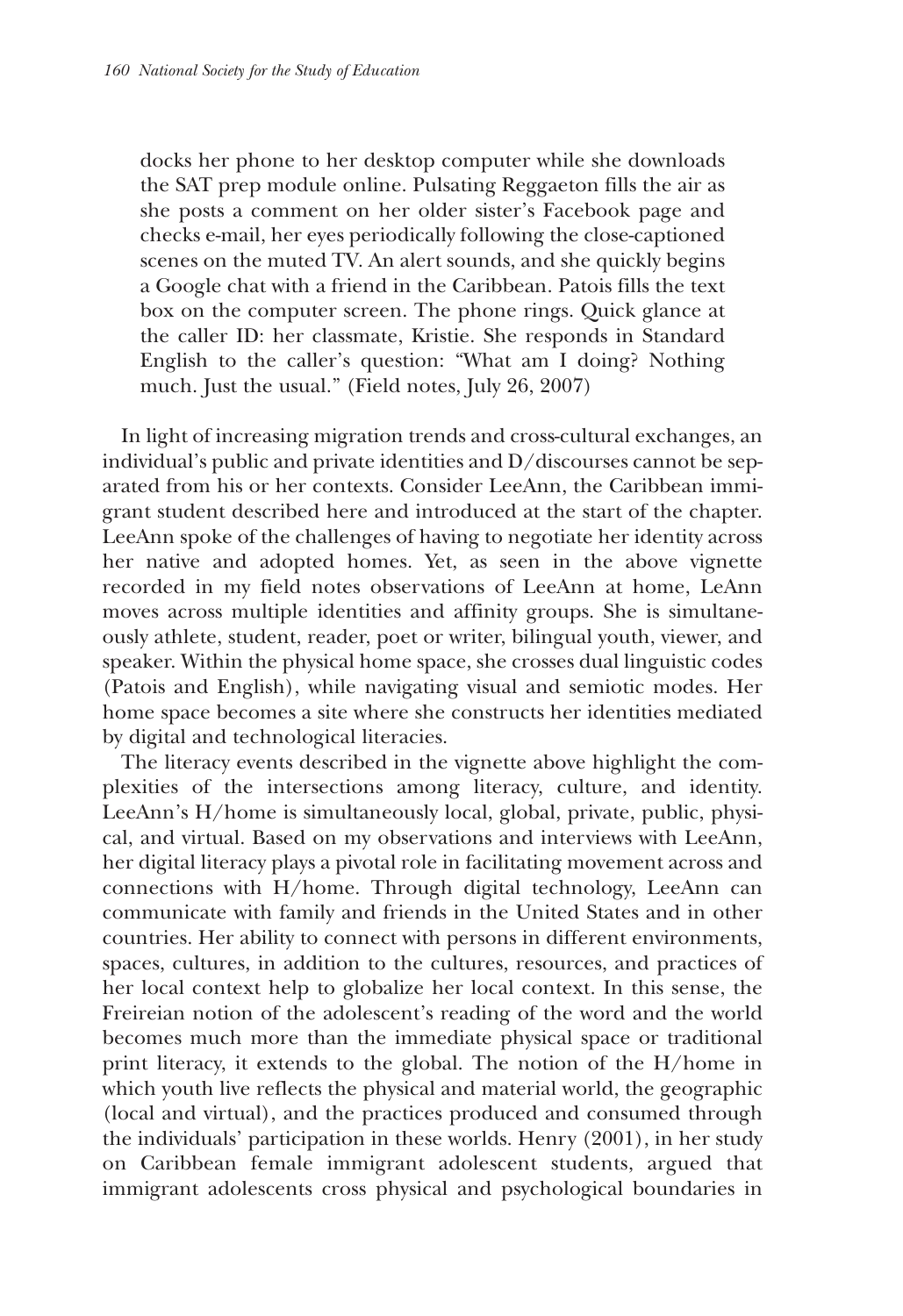traveling north to the mainland. Here, digital technology affords LeeAnn the space and support to travel across her H/homes. However, to even begin to find ways to cross sociocultural boundaries, she must first recognize the D/discourses and cultural models of her native and adopted homes and use her digital literacies to facilitate this transition.

Applying the concept of a cultural dialogue becomes a way of to think about the literacy practices of adolescents as they work through the challenges of new schooling and new social and cultural contexts. In examining the ways immigrant youth go about their lives, I am suggesting that young persons are actively negotiating multiple and sometimes conflicting practices and worldviews. For example, Ogbu (1995) and Hintzen (2002) stated that immigrants arrive in the United States with previously learned cultural values and acquired cultural ways of behaving and communicating, which Hintzen refers to as "cultural baggage" (p. 10). Because each society has its own cultural models, new or prospective members have to be socialized into their adopted communities' sociocultural practices. The socialization process involves coming to understand the cultural models, values, and worldviews within each social context. Identity-construction for immigrant youth involves strategic negotiation of these collective values and worldviews.

By interacting with various contexts, adolescents are actively engaging in addressing and responding to discourses across geographic and sociocultural spaces (Bakhtin, 1981). The movement and transplanting involved in migration create cross-cultural, intercultural, and transnational spaces that compel adolescents to actively respond to multiple and sometimes conflicting cultural models. More importantly, young persons' sense of themselves, the choices that they make regarding their literacy practices and identity groups, are in direct response to these intersecting spaces and their sociocultural networks (physical and virtual, local and global).

According to Freire (2003), "Dialogue is a way of knowing," and he characterized dialogue by saying, "I engage in dialogue because I recognize the social and not merely the individualistic character of the process of knowing" (p. 7). When an individual code-switches and participates in multiple identity and discourse groups, he or she is demonstrating a tacit awareness that the meaning-making process and communication are inherently social. The adolescent learner is not only responding to the individual or internally persuasive (private) discourse but is also aware of the pull of the broader authoritative (public) discourse of the wider group. Communication and meaning-making come out of the dialogic and dynamic movement between and across the individual and group, the private and public, local and global. Engaging in cultural dialogue in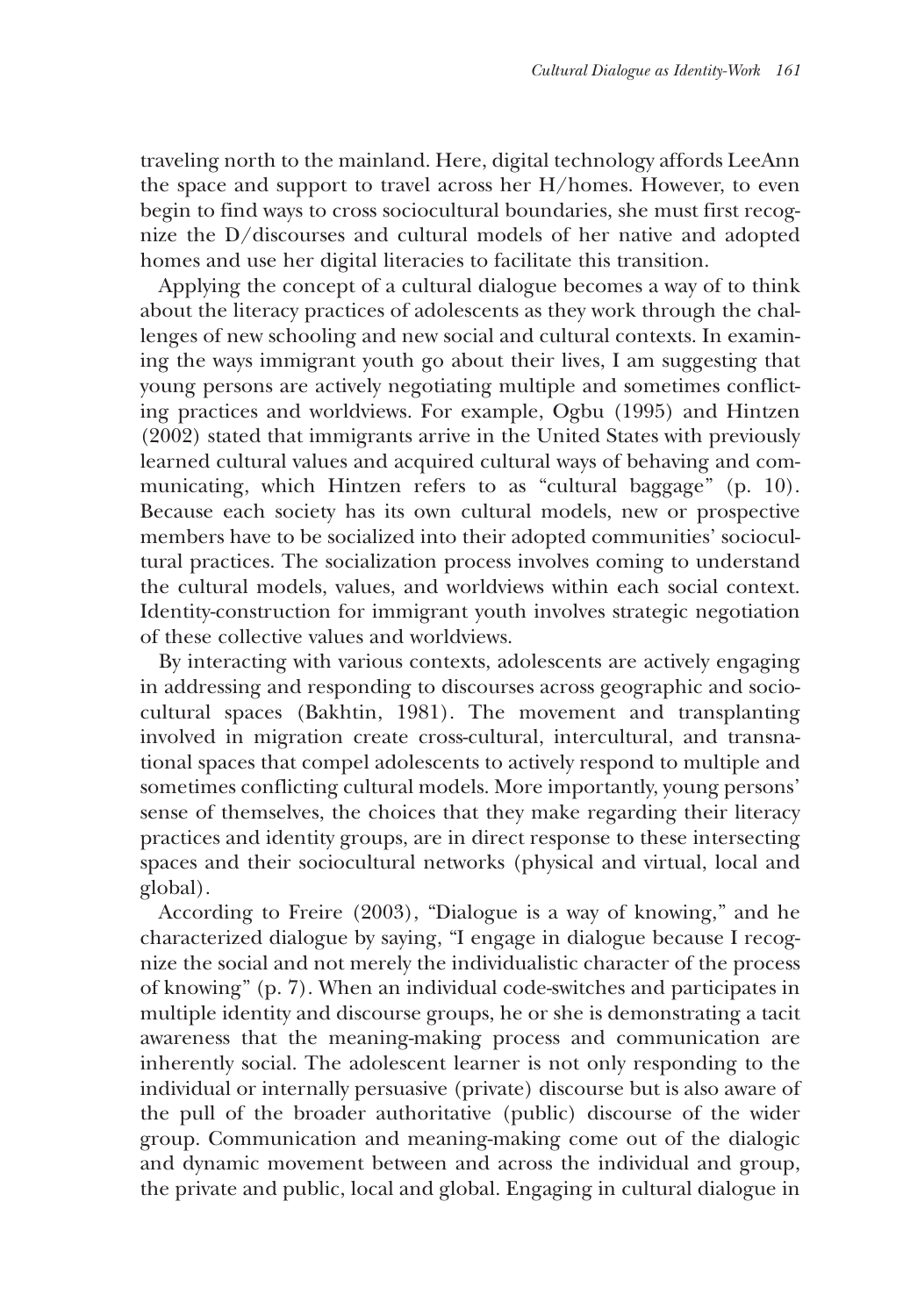classrooms, communities, and wider societies demands a willingness to enter that tension-filled space where centripetal and centrifugal forces collide (Bakhtin, 1981). Within this heteroglossic space to which Bakhtin refers, individuals are forced to confront, acknowledge, and call into question the range of discourses, values, and privileges afforded to certain meaning-making practices. However, the conscious decisions and acts of engagement, compliance, and/or resistance are all part of the dialogic process and product of communication.

## CULTURAL DIALOGUE IN CONTEXT

Jamaica influences me all the time. When I learn, I'll pull something from what I learned in Jamaica. So, I'll bring stuff from there. It is just the way I think, and how things come to me, and the ways I see things. So, it's always kind of there. I'm always thinking about it—I'm always connecting it to where I am now. From where I'm from, to where I am now. I'm always trying to bring connections in the way I think, how I think, and what I think. (LeeAnn)

Any framing of cultural dialogue must take into account the fact that the process and practice of meaning-making and identity-construction are situated and relational—interdependent on and responsive to individuals' lived experiences and cultural competences. What this means for learning is that how individuals come to understand or make meaning cannot be separated from their contexts, experiences, and relationships (Gergen, 1995; Sfard, 1998; Vygotsky, 1978). In many ways, LeeAnn's reflection on her learning process represents the ongoing dialogue she has with her H/home spaces. This adolescent draws directly on what she has learned in her various H/homes, as she negotiates the challenges of migration and social and cultural transition. To make sense of the present experiences, LeeAnn tries to make connections with prior knowledge and former local contexts and experiences in her native home. She does not experience learning in a vacuum; rather, learning and meaningmaking are a dialogic process that allows her to recognize, value, and use the knowledge she brings to her adopted home.

When applied to immigrant youth, a cultural dialogue framework brings key spaces together: H/home spaces (native, adopted, and residential), schools, and communities (physical and virtual). Each space represents an important primary context in which the young person directly engages. This framework acknowledges that the nature, complexity, diversity, and salience of each space may vary in individuals'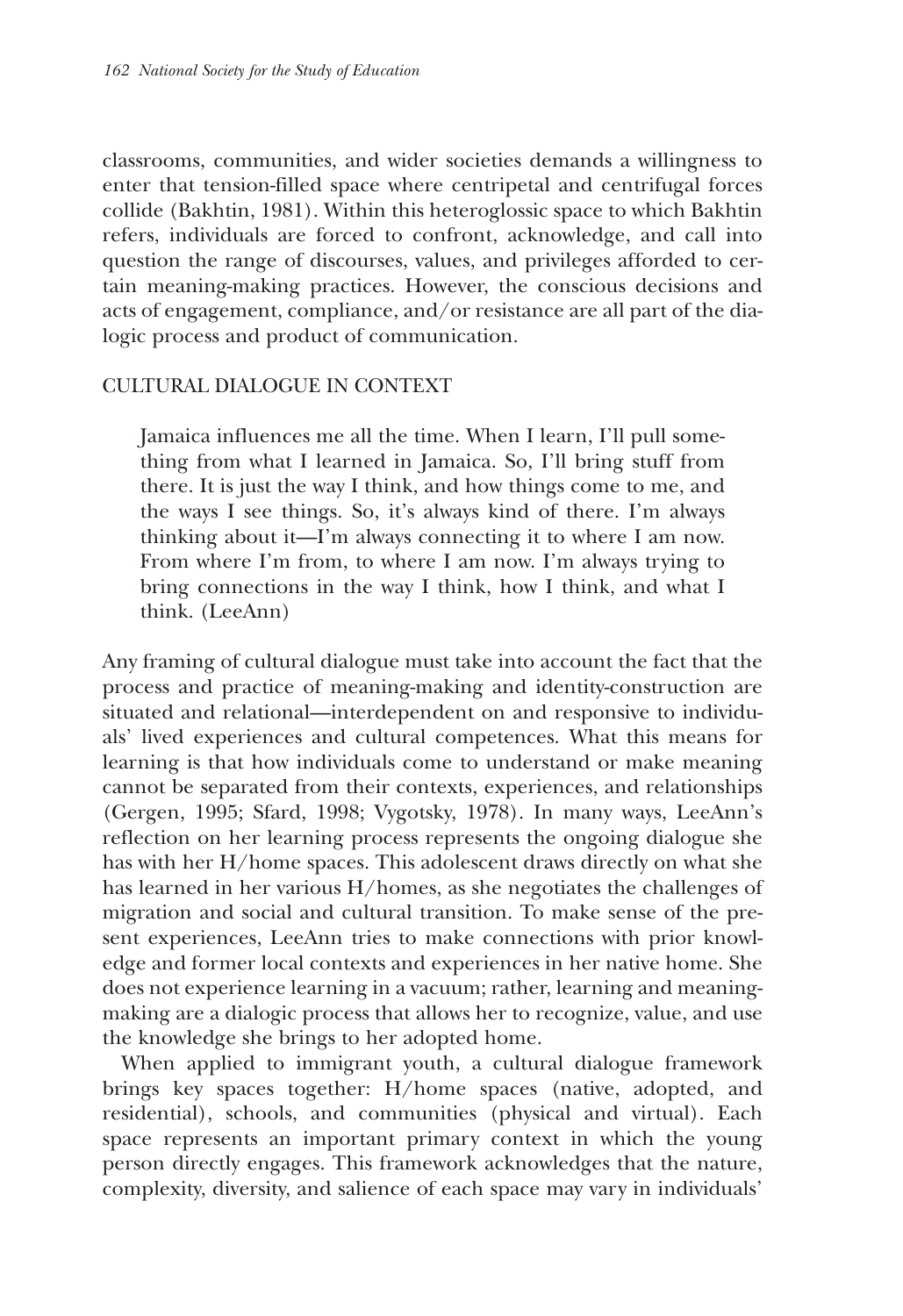lives. The social dynamic is further complicated because migration represents geographic and sociocultural transitions that challenge the adolescent's knowledge, literacy practices, and sense of self. As noted elsewhere (McLean, 2010), primarily, the young person's immigrant or native identity is an initial, salient aspect of his or her perceptions of self. The values and practices within the H/home contexts become resources for negotiating other social spaces.

# CONTEXTUALIZING LANGUAGE

For migrant youth, language signals membership and acts as an identifier. Specific social group members are able to identify and recognize the speaker or language-user based on the individual's facility with language conventions and norms, discourses of that given context. The ability to code-switch is particularly significant for immigrant youth, as language use usually extends beyond the semantic (denotative and connotative) to include sonic (aural-oral or phonetic) and dialect (formal-informal), inherent in oral and multimodal (digital-technological) communication. In this sense, manipulation of language becomes a form of cultural empowerment.

Through language, identity shifts in context. Awareness of the power of language allows immigrant youth to access multiple affinity and identity groups. Through language, LeeAnn, the focal adolescent in this chapter, has a heightened awareness of self and group memberships. On one hand, her language positively signals her global citizenship. On the other hand, within the local context of the classroom and school, she also learns that in her new home language reinforces her status as nonmember, newcomer, and global citizen. This young person shows a dialogic awareness of herself in relation to others, and she uses language as an identity kit (Gee, 1991) to signal her membership.

Immigration moves language out of a narrow conception and singular, immediate geographic space to a broader global and international space. Yet the immigrant is often faced with the limits of the local. In one sense, language helps connect the adolescent to her heritage, but in another sense, language becomes a barrier to identity-group membership because the language is not valued. As seen with LeeAnn, language use is no longer limited to communicating with her family, teachers, peers, and fellow citizens in the native Home. While the immigrant adolescent may have competence with two codes (written and spoken Standard English and dialects of English), this competence does not necessarily ensure cultural capital in spaces outside the Home country and region. In many cases, young persons find that their pride in and respect for the language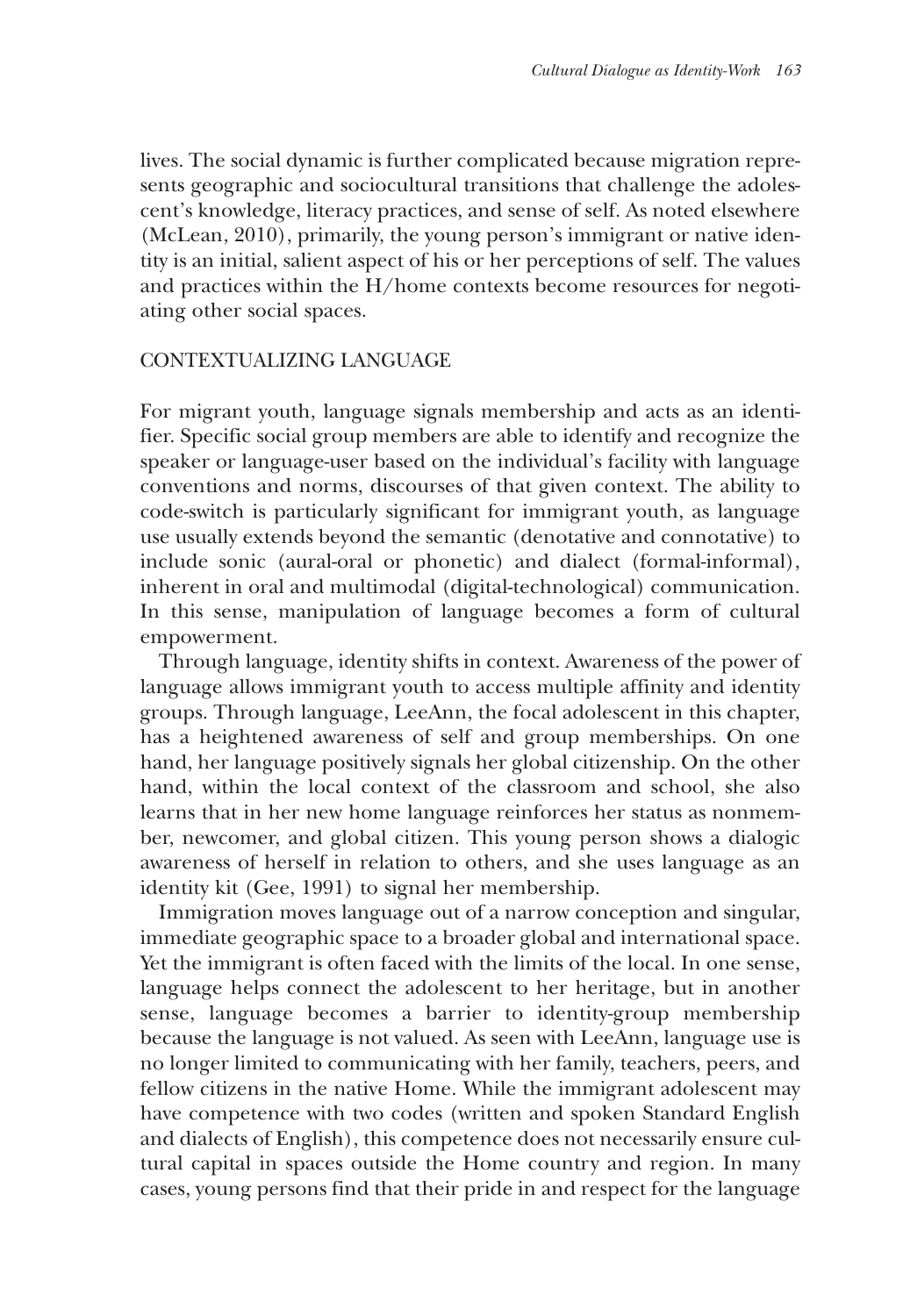of intimacy and the local value attached to their identity does not always garner similar respect on the global stage.

When issues of language are placed within the context of schooling and socialization, sociocultural differences in expectations between students and teachers contribute to communication breakdown and impede school learning (Au & Mason, 1981; Obidah, 1998) because the cultural models associated with language use can be seen as problematic for the immigrant learner. Take, for example, LeeAnn, who finds that being able to read and write in Standard English are not enough. The oral element becomes equally important. When LeeAnn said, "I don't want to have my difference hinder me" (quoted at the outset of this chapter), she was alluding to the fact that she recognizes the expectation that in order to achieve academic success she must silence her native tongue*—*that there is no place for the cultural identity reflected in her language. Such conflicting cultural models regarding the use and purposes of language pose challenges for young persons transitioning and adapting to new contexts. In research on immigrants and their children, Kirova (2007) pointed out that "language can help them to know how best to become what they may become in the new country" (p. 189). For immigrant youth, their language (standards, accents, and dialects) and how it is viewed by the members of the host country have the power to misrepresent and position them as outsiders or members of particular social groups and, by extension, to hinder their success.

## PLACELESSNESS

Linked to the possible gains that come with negotiating the host society is the loss experienced in the sense of placelessness that the immigrant experiences. Placelessness, which represents the loss of meaningful connections with home and host countries, can come about as a result of migration. According to Foner (2005), for an immigrant, place matters. I extend the concept of place to include the physical or geographical relocation but also to encompass relational and virtual dimensions. In thinking about immigrants, the geographic relocation is central. However, for a social relocation to occur there needs to be meaningful connections that help positively ground the immigrant within the host country. For example, LeeAnn and her family made the physical journey from Jamaica to the United States more than 4 years ago with the purpose of making a metropolitan city in southern United States their new home. However, as illustrated in the vignettes, LeeAnn's physical movement to her adopted home does not necessarily equate with automatic or seamless acceptance by and identification with the host society. Similarly,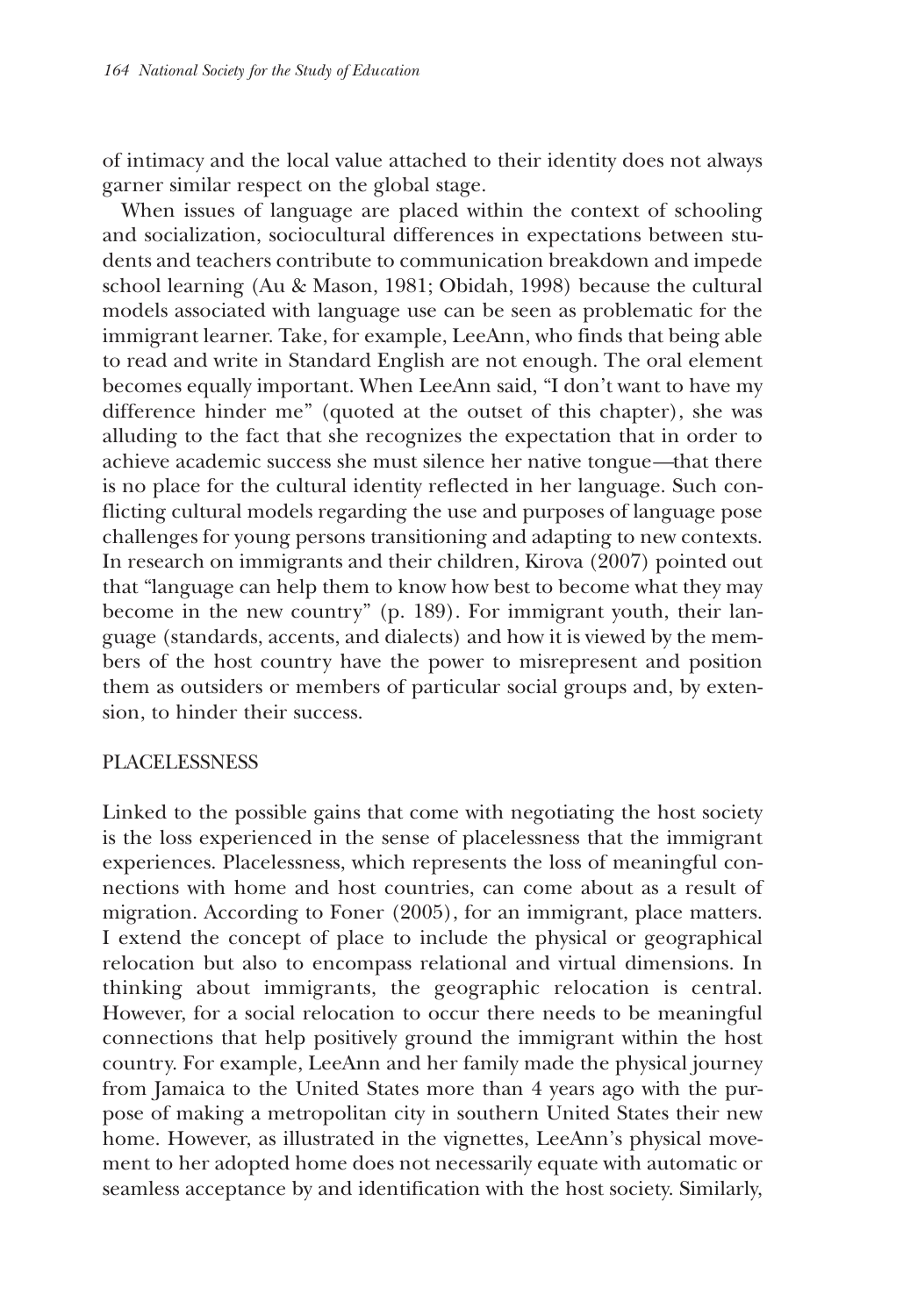the family's decision to leave Jamaica and LeeAnn's subsequent language adaptations may also be viewed by the Home community as LeeAnn's lack of identification with Home.

Fanon (2004) made the point that as long as individuals live in the duality in which to be is to be like, and to be like is to be the oppressor, liberation from oppression is impossible. Here, Fanon argued that successful adaptation to a new context places the individual in a position of self-inflicting oppression. For example, code switching to a U.S. accent helps to identify the young person as "belonging" to the United States. However, for LeeAnn, "belonging" and identification with her adopted home place her in apparent conflict with her native Home, since adaptation of native language or adoption of the language of the adopted Home signals betrayal and/or loss of native identity. LeeAnn's change of accent suggests a rejection of her ethnic, cultural, and national identities—something that the newcomer adolescent is forced to grapple with privately and publicly. Adaptation results in the silencing of the young person's voice through the loss of public space to practice aspects of her identities in the form of language and cultural knowledge.

Migration puts the newcomer in the precarious position of being *without place* and of continually trying to find place and space. LeeAnn found herself having to give up not only her language, and some cultural practices in order to belong, but also the physical geographic space of native Home. She no longer lived in her native Home, nor did she interact intimately with the social and political landscapes. This physical, and to some extent sociocultural, distancing signals the magnitude of the loss of place that such young persons experience.

The tensions of possibly no longer being seen as belonging to the native Homes are heightened by the adolescents' awareness that, in many ways, they are not seen as belonging to the U.S. despite efforts to assimilate or adapt. By extension, immigrant adolescents are often unable to fully express their native voice, yet are unwilling to completely deny their native voice and embrace the mainstream cultural models of the U.S. Consequently, I argue that these youth experience a sense of placelessness because they are no longer viewed as fully belonging to the native or adopted Homes.

#### FACILITATING CULTURAL DIALOGUE

#### CULTURALLY RESPONSIVE PEDAGOGY

Facilitating cultural dialogue means allowing students' uncompromised voices to enter, critique, query, challenge, and alter conceptions of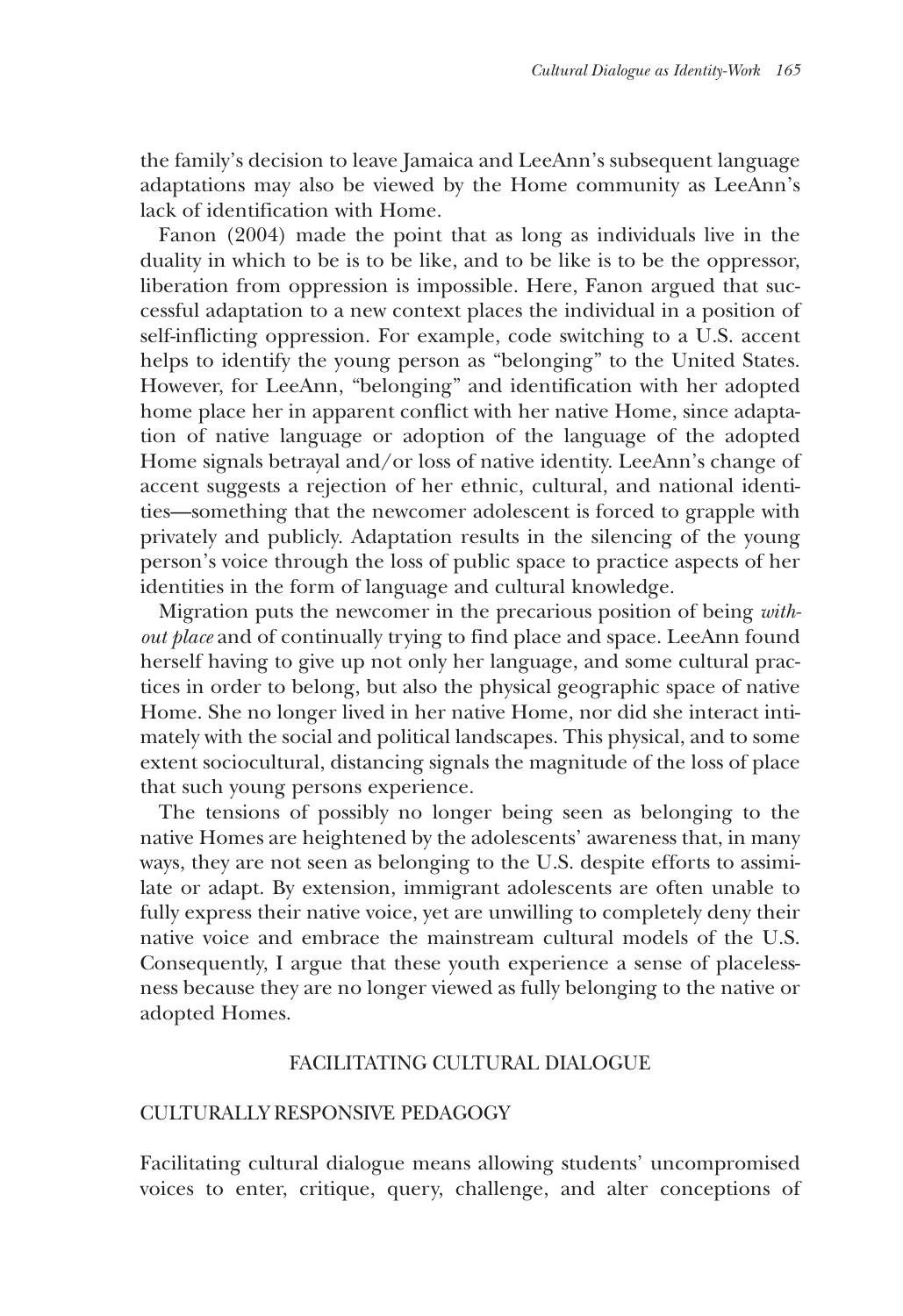school knowledge as knowledge "taught" to them (Obidah, 1998). If learning is constructed in dialogue, then the notion of a "culturally responsive pedagogy" is one where the learners' backgrounds are central to their learning (Ladson-Billings, 1994; Nieto, 2002), and the learners' literate currency (Obidah, 1998) is valued. Students' interests, background, and competencies must become the bases for learning in the classroom. According to Ladson-Billings (1994), and Delpit (1998), culturally responsive teaching offers a way of opening up communication across cultural worlds by acknowledging and addressing the cultural needs and literacy practices that all learners bring to the classroom.

As shown by the experiences of the focal participant, LeeAnn, however, this movement toward creating opportunities for dialogue in the classroom is not without its tensions. While researchers and theorists (Freire, 1970; Gee, 1996; Heath, 1983; Hooks, 1994) advocate an approach to classrooms, teaching, and learning that is dialogic and that incorporates meaningfully the learners' sociocultural contexts, making space for these practices within the traditional classroom is fraught with challenges. In multisite research of teachers entering teacher education programs, Freedman and Ball (2004) noted:

Teachers bring with them very limited perspectives on what literacy is, what it means for a person to be literate, and ways they can strategically use the diverse language and literacy practices that students bring to the classroom as a resource. (p. 12)

Obidah (1998) supported this view when she stated:

Every day they come to school they enter uncomfort zones zones where their own thoughts about the knowledge they learn in school is mostly challenged and often dismissed; and zones where the act of challenging the long-held beliefs of the teacher is potentially an act with very dire consequences for them. (p. 68)

As Freedman and Ball (2004) pointed out, a diverse classroom population brings a range of perspectives and ideologies to the classroom. In interpreting texts and contexts, learners do so from and in response to cultural and ideological forces. A sociocultural approach to classrooms can help create a fluid, active, and elastic environment that provides opportunities to engage in discussion, encourages a range of voices through the authoring of responses, and is open to the (re)authoring of meanings. How each learner gives, takes, and makes meaning depends not only on the environment in which learning occurs but also on the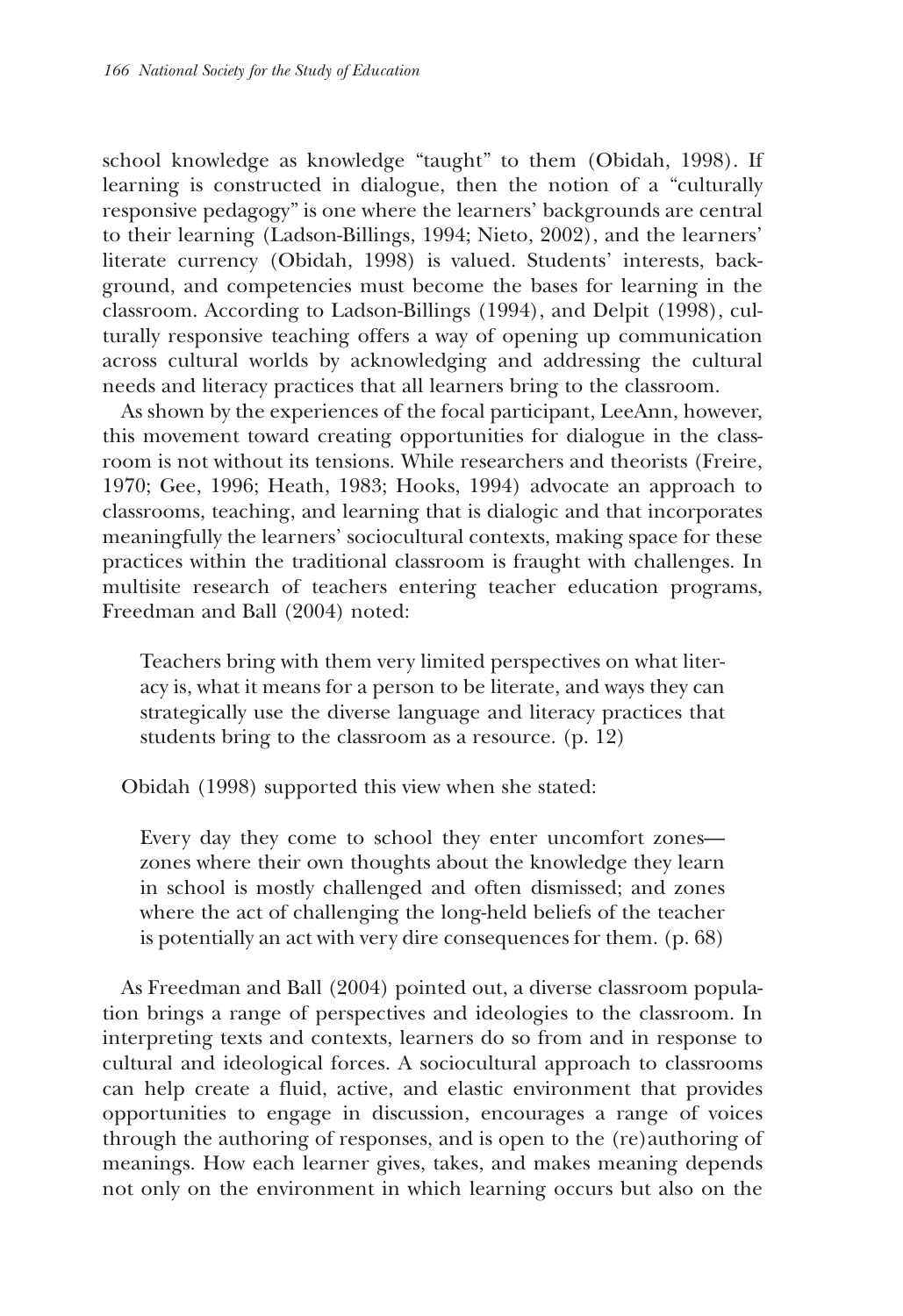experiences he or she brings to the context. Within this reconceptualized social space of the classroom, knowledge is not static or fixed. Rather, the classroom must be seen as a fluid and dynamic experience that allows all individuals to interact with it based on their personal background and literacies, and, in return, offers a response. Learning becomes what Steffe (1995) called a dynamic cultural apprenticeship—a "dynamic process of internalization of shared social behavior" (p. 507). Steffe stated that this "internalization" is more than social transmission of preformed knowledge, but involves building of bridges from personal concepts to cultural concepts with the assistance of other members of the culture.

# CLASSROOMS IN CULTURAL DIALOGUE

From a Bakhtinian perspective, meaningful learning will not take place unless students are invited to see themselves as active participants in a social dialogue where all words and worlds interanimate, where beliefs are integral to the classroom context, and where diverse perspectives and practices are supported and not sidelined in favor of a single "truth." In arguing for students to engage as readers, writers, and literate individuals in multiple discourse communities, the classroom must become a space where multiple voices, texts, and perspectives can coexist, transact, and engage in dialogue. Valdes (2004) stated that "students must be encouraged to see themselves as having something to say, as taking part in a dialogue with teachers, with students in their classroom, with students in their school, with members of their communities" (p. 88). In making the case for dialogue in the classroom through talk and discussion, Peyton-Young (2004) suggested establishing classroom environments that encourage an open exchange of ideas where students who feel free to express themselves. However, the practice of talk and discussion is not as open or seamless as Peyton-Young's examination might suggest when faced with the power dynamics of the traditional cultural models of schooling and learners' diverse linguistic experiential backgrounds. As experienced by LeeAnn, oral-aural literacy practices, while having potential for development of self-concept, in that same classroom context, can also become a perceived threat to the minority culture, language, and identity when the sonic and phonetic language of the individual is misrepresented, labeled, or not valued. The text of the classroom, in relation to language and its inherent values, can confine and define what and whose voices are heard and the ways in which these voices are understood. Classrooms and schools must foster openness toward and create opportunities for classrooms that legitimize students' linguistic reservoirs, multimodal literacies, and sociocultural backgrounds.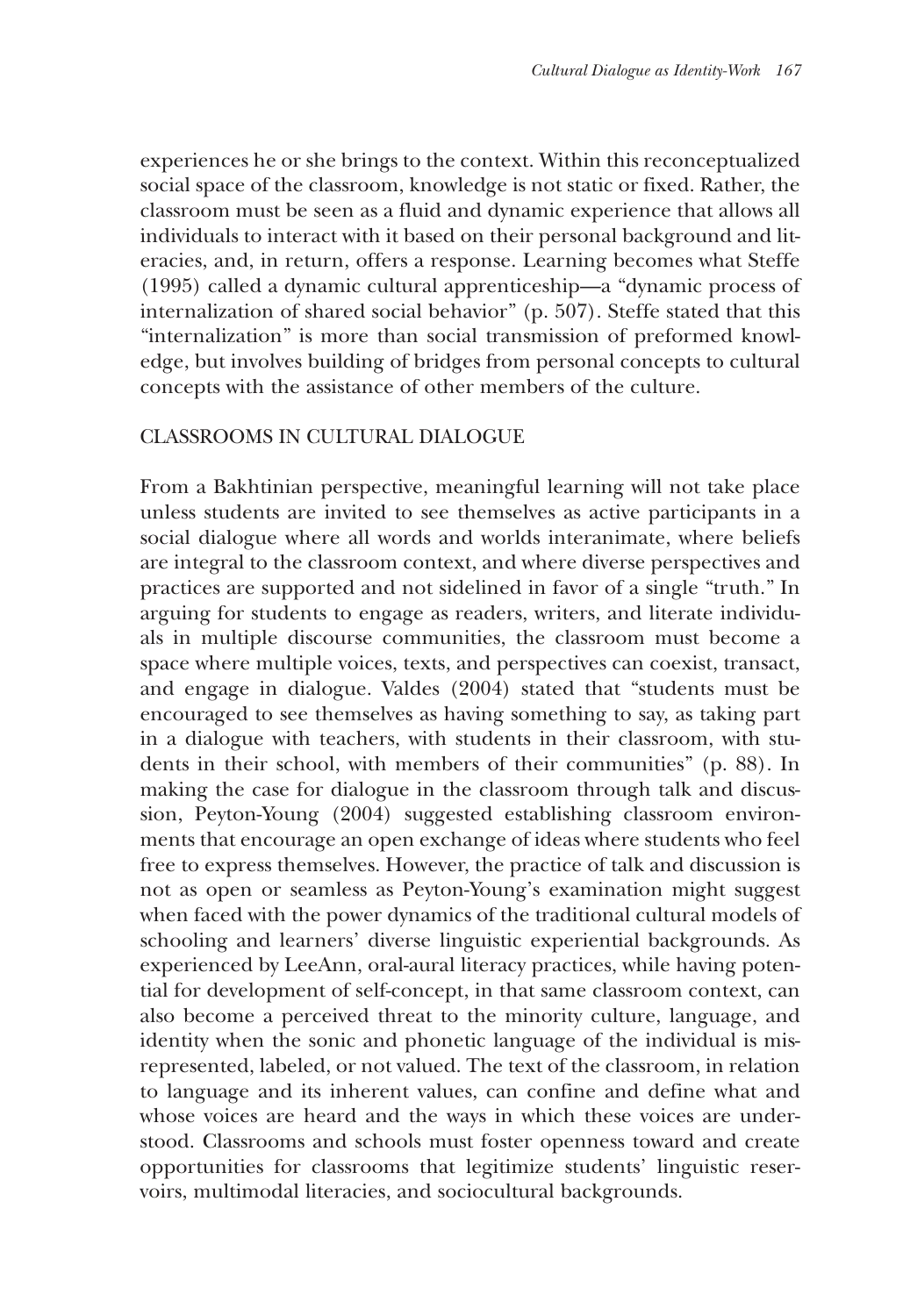# DIVERSITY-AS-NORM PRACTICE

Similar to Genishi and Dyson (2009), I advocate for a revisioning of current learning and teaching spaces where teachers recognize a diversity-asnorm approach and see immigrant adolescent learners as multiliterate, cosmopolitan citizens. Such an approach does not come from a position of expectation that adolescents will adhere to a single standard. Rather, classroom interaction is characterized by "normalcy of difference" (Genishi & Dyson, 2009) around multispatiality, multitemporality, pedagogical flexibility, and spaces for adolescent voices. As Gavelek and Raphael (1996) reminded us:

Language and language practices are crucial to student's intellectual, social and emotional development. But it is not simply the language practices that are inherently important. Rather, what matters greatly are the ways these different language opportunities connect among each other, the ways teachers mine these opportunities for their instructional potential, and the ways students come to understand that language is one of the most important tools of our culture. (p. 91)

Values, beliefs, and linguistic and cultural symbols place the immigrant or minority group learner in a highly vulnerable position if the cultural resources are not valued in the classroom.

The conception of the classroom offered by Morson (2004) as a discursive space where meanings are always in flux and teaching and learning are reciprocal and simultaneous processes is worth considering. This would mean that, for control, power, and authority to be fluid, the teacher, unlike in the traditional models and approaches, is no longer seen as the font of all knowledge to be transferred to or transmitted onto the *tabula rasa* but rather, is seen as someone who offers one out of many truths, forms of knowledge, and ways of being. For learning to be engaging, it must connect with learners' lives. When learners' voices are not allowed to become part of the active dialogue, the resulting conceptions of self and what it means to learn are consequently negatively constructed and shaped by such experiences. As Fecho (1998) so aptly cautioned:

Until students are actively engaged in critique about the language and literacy that is so much a part of their lives, they will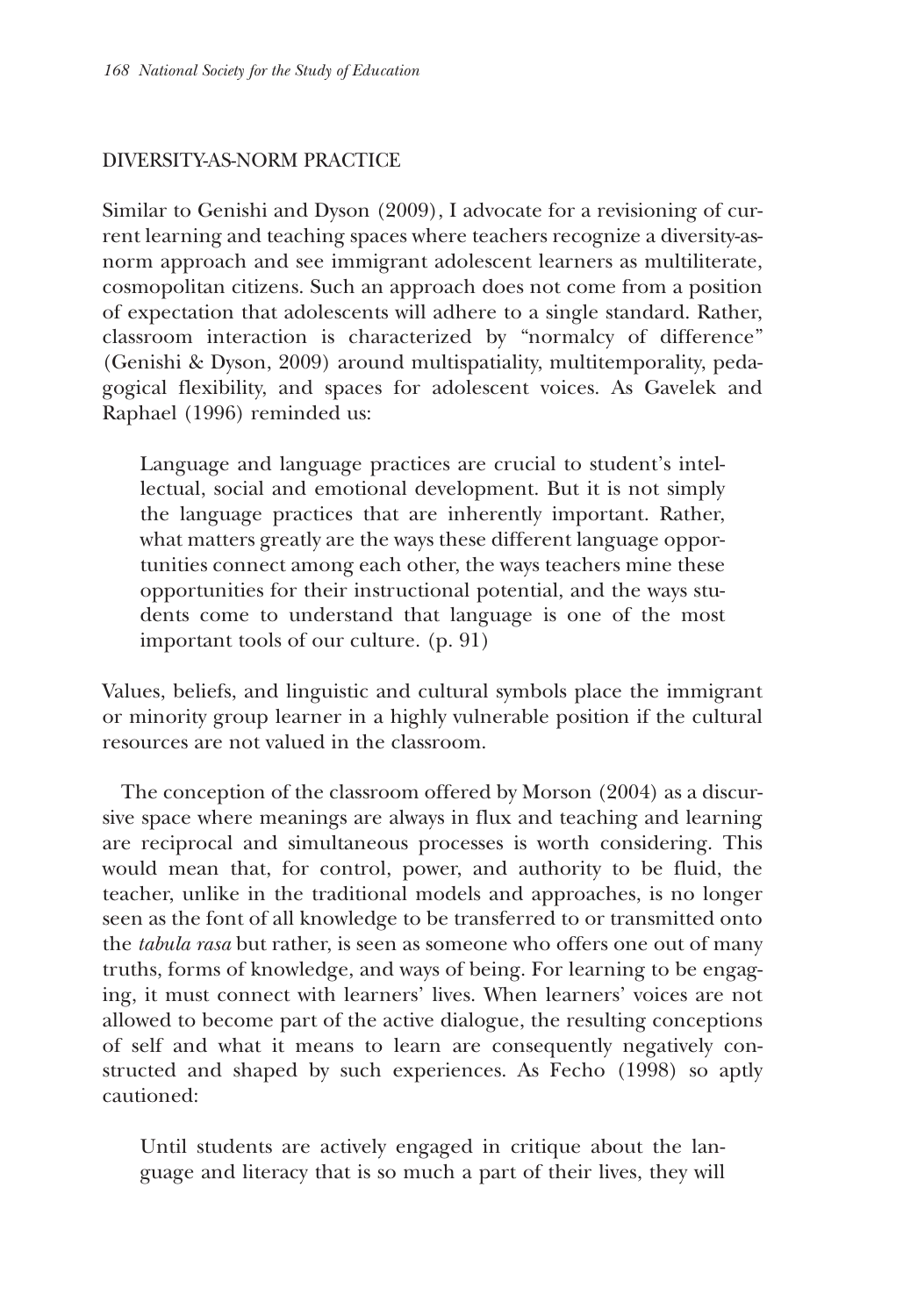be at the mercy of those educational tools rather than masters of their complex, but much rewarding craft. (p. 98)

Classrooms and schools must become places that move beyond the view of immigrant learners as lacking. Instead, teacher educators and teachers must also engage in cultural dialogue by moving toward seeing immigrant learners as world citizens and sociocultural experts who navigate and move across local, national, and international educational systems and cultural practices, and who can practice this knowledge in classrooms. A culturally responsive pedagogy requires reconceptualizing who learners are, how students learn, and what learning is valued. Such an approach to pedagogical practice acknowledges and validates student differences and advocates for a cultural integrity through the creative modification of curriculum, teaching, and learning practices and interaction. Does this mean that we need a common language for difference, reciprocity, transaction, and dialogue (Bakhtin, 1981; Geertz, 1983; Knoeller, 2004; Rosenblatt, 1995)? I would think that what there needs to be is a welcoming of multiple voices, multiple ways of voicing—where "several consciousnesses meet as equals and engage in dialogue" (Bakhtin, 1981, p. 238). To do so, however, there must be a social space that affords these possibilities and that approaches teaching and learning as valid opportunities for individuals to think about identity and language and literacy in more meaningful ways than they would otherwise have done.

#### **CONCLUSION**

Identity-work occurs within and across the language and literacy practices of H/home as immigrant youth engage in dialogue with competing D/discourses, values, and cultural models. This cultural dialogue, though not without tensions, affords young persons opportunities to strategically find ways to rearticulate and renegotiate their H/home spaces based on their individual needs, literacy practices, and cultural resources.

In this chapter, I have argued for a perspective that considers learning as a dialogic process that actively engages multiple and diverse perspectives and experiences. Meaningful learning values and builds on the range of knowledge, public and private identities, backgrounds, and responses that learners bring to their social contexts. Any approach that ignores or suppresses such a dynamic dialogic process of identity work and meaning-making runs the risk of not fully engaging learners in the world, with the world, and with each other.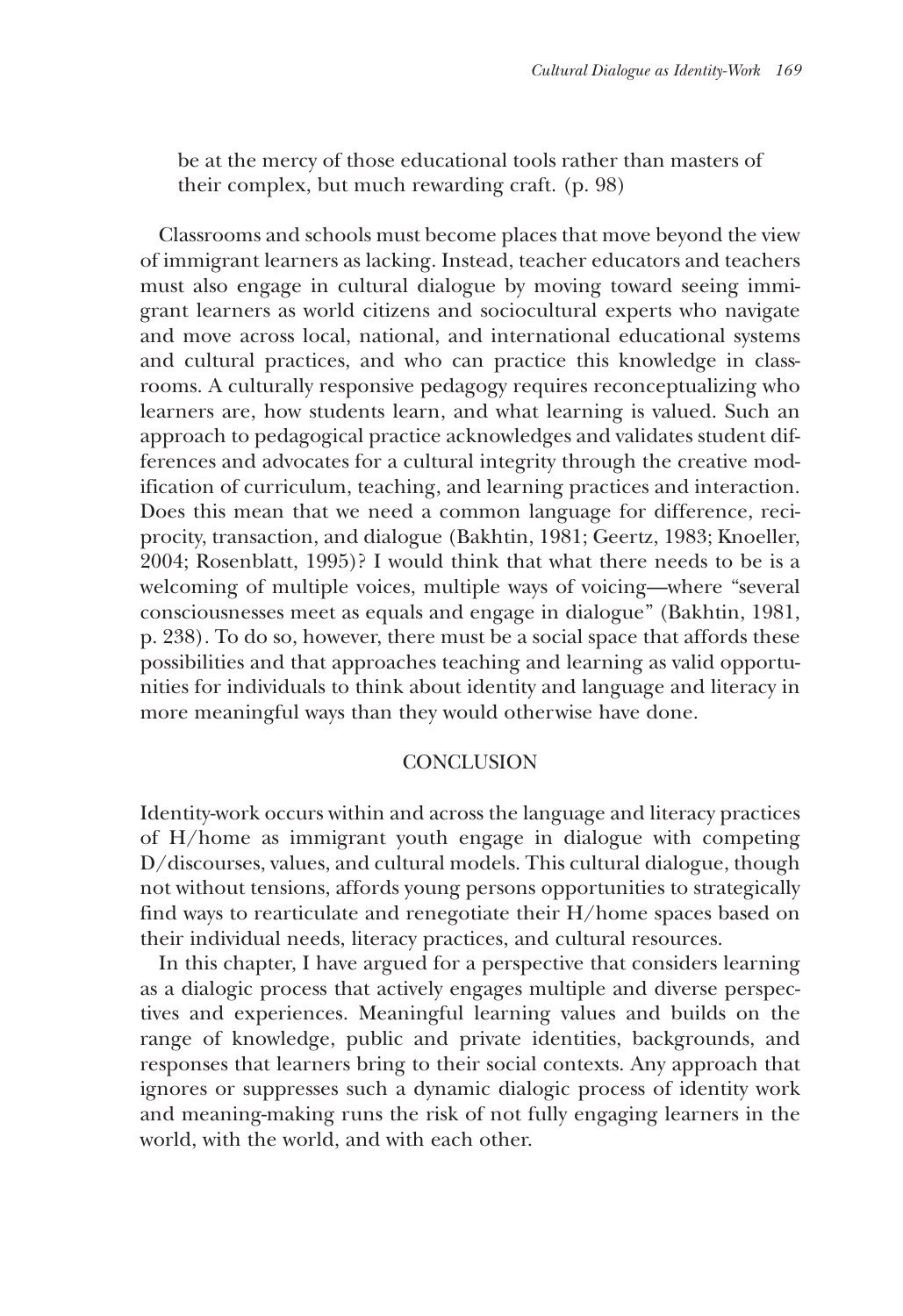#### *References*

- Au, K., & Mason, J. (1981). Social organizational factors in learning to read: The balance of rights hypothesis. *Reading Research Quarterly, 17*(1), 115–152.
- Bakhtin, M. (1981). *The dialogic imagination: Four essays by M. M. Bakhtin* (C. E. M. Holquist, Trans.). Austin: University of Texas Press.
- Berger, P. L., & Luckmann, T. (1966). *The social construction of reality: A treatise in the sociology of knowledge*. New York, NY: Doubleday.
- Collins, J. & Blot., R. (2003). *Literacy and literacies: Texts, power and identity.* New York: Cambridge University Press.
- Delpit, L. (1988). The silenced dialogue: Power and pedagogy in educating other people's children. *Harvard Educational Review, 58*, 280–298.
- Delpit, L. (1996). *Other people's children: Cultural conflict in the classroom*. New York, NY: New Press.
- Dyson, A. (2003). *The brothers and sisters learn to write: Popular literacies in childhood and school cultures*. New York, NY: Teachers College Press.
- Fanon, F. (1967). *Black skin, white masks* (C. L. Markmann, Trans.). New York, NY: Grove Press.
- Fecho, B. (1998). Crossing boundaries of race in a critical literacy classroom. In D. Alvermann, K. Hinchman, D. Moore, S. Phelps, & D. Waff (Eds.), *Reconceptualizing the literacies in adolescents' lives*. Mahwah, NJ: Erlbaum.
- Foner, N. (2005). *In a new land: A comparative view of immigration.* New York, NY: New York University Press.
- Freedman, S., & Ball, A. (2004). Ideological becoming: Bakhtinian concepts to guide the study of language, literacy and learning. In A. Ball & S. Freedman (Eds.), *Bakhtinian perspectives on language, literacy and learning* (pp. 3–35). New York, NY: Cambridge University Press.
- Freire, P. (1987). *Literacy: Reading the word and the world*. South Hadley, MA: Bergin & Garvey.
- Freire, P. (2003). *Pedagogy of the oppressed* (M. B. Ramos, Trans.). New York, NY: Continuum International.
- Galda, L., & Beach, R. (2001). Response to literature as a cultural activity. *Reading Research Quarterly, 36,* 64–73.
- Gavelek, J., & Raphael, T. (1996). Changing talk about text: New roles for teachers and students. *Language Arts, 73*, 182–192.
- Gee, J. (1991). What is literacy? In C. Mitchell & K. Weiler (Eds.), *Rewriting literacy: Culture and the discourse of the other* (pp. 3–12). New York, NY: Bergin & Garvey.
- Gee, J. (1996). *Social linguistics and literacies: Ideology in discourses.* London, England: Taylor and Francis.
- Gee, J. (1999). *An introduction to discourse analysis: Theory and method*. New York, NY: Routledge.
- Geertz, C. (Ed.). (1983). *Blurred genres: The refiguration of social thought*. New York: Basic Books.
- Genishi, C., & Dyson, A. H. (2009). *Children, language and literacy: Diverse learners in diverse times*. New York, NY: Teachers College Press.
- Gergen, K. (1995). Social construction and the educational process. In L. Steffe & J. Gale (Eds.), *Constructivism in education* (pp. 17–39). Hillsdale, NJ: Erlbaum.
- Goldberg, T. (1993). *Racist culture: Philosophy and the politics of meaning*. Oxford, England: Blackwell.
- Gonzalez, N., Moll, L., Tenery, M., Rivera, A., Rendon, P., Gonzales, P., & Amanti, C. (1995). Funds of knowledge for teaching in Latino households. *Urban Education, 29*(4), 443–470.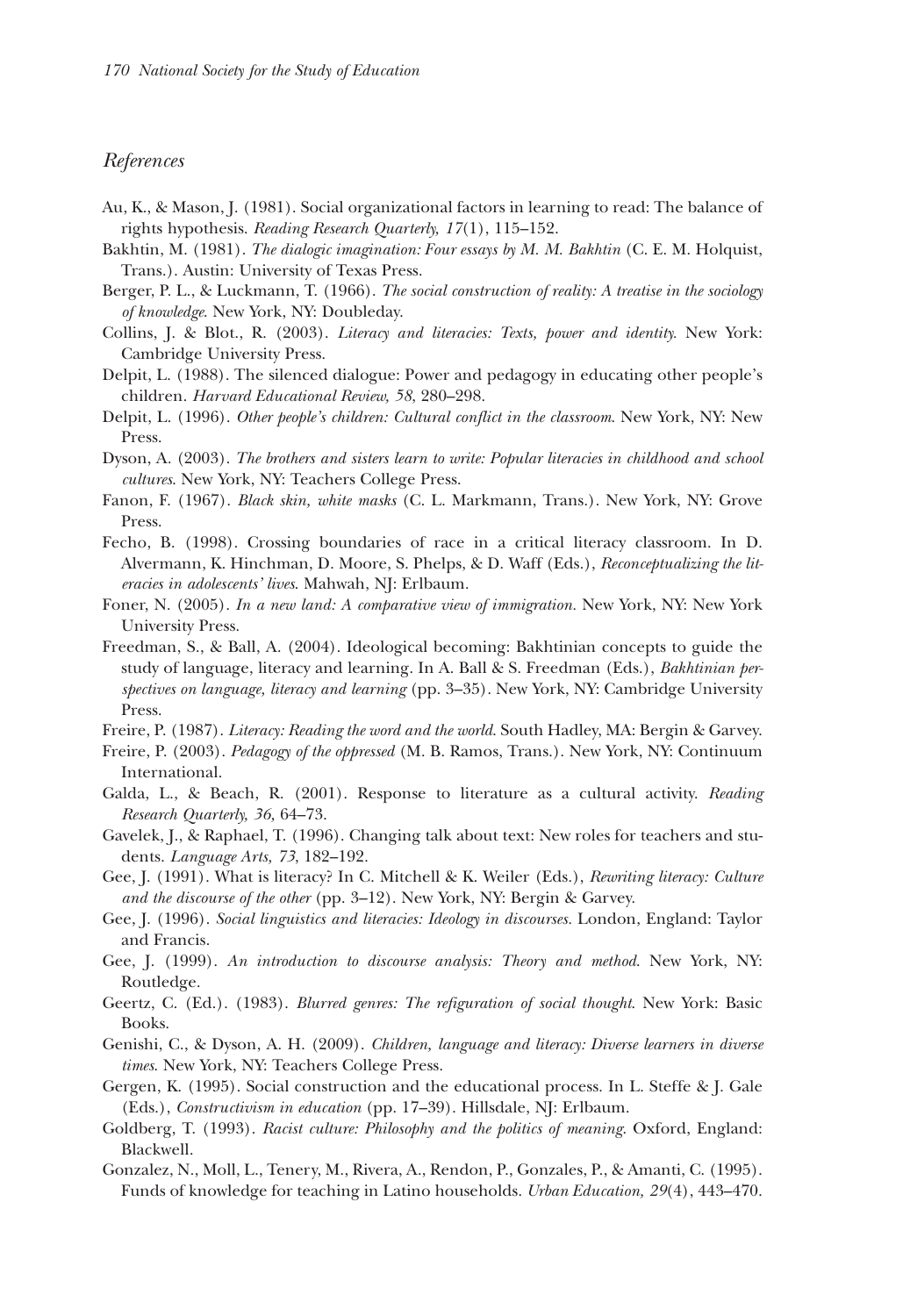- Goody, J., & Watt, I. (1968). *Literacy in traditional societies.* New York, NY: Cambridge University Press.
- Heath, S. B. (1983). *Ways with words: Language, life, and work in communities and classrooms*. New York, NY: Cambridge University Press.
- Henry, A. (2001). The politics of unpredictability in a reading/writing/discussion group with girls form the Caribbean. *Theory into Practice, 40*(3), 184–189.
- Hintzen, P. C. (2002). *West Indians in the west: Self representations in an immigrant community*. New York, NY: New York University Press.
- Hooks, B. (1994). *Teaching to transgress*. New York, NY: Routledge.
- Holland, D., Lachicotte, W., Skinner, D., & Cain, C. (1998). *Identity and agency in cultural worlds*. Cambridge, MA: Harvard University Press.
- Hruby, G. (2001). Sociological, postmodern, and new realism perspectives in social constructionism: Implications for literacy research. *Reading Research Quarterly, 36*(1), 48–62.
- Kalman, J. (2004). A Bakhtinian perspective on learning to read and write late in life. In A. Freedman & S. Ball (Eds.), *Bakhtinian perspectives on language, literacy and learning* (pp. 252–278). New York, NY: Cambridge University Press.
- Kirova, A. (2007). Moving childhoods: Young children's lived experiences of being between languages and cultures. In L. Adams & A. Kirova (Eds.), *Global migration and education: Schools, children, and families* (pp. 185–198). Mahwah, NJ: Erlbaum.
- Knoeller, C. (2004). Narratives of rethinking: The inner dialogue of classroom discourse and student writing. In A. Freedman, & S. Ball (Eds.), *Bakhtinian perspectives on language, literacy and learning* (pp. 148-171). New York: Cambridge University Press.
- Kress, G. (2003). *Literacy in the new media age*. London, England: Routledge.
- Ladson-Billings, G. (1994). *The dreamkeepers: Successful teachers of African American children*. San Francisco, CA: Jossey-Bass.
- Matthews, M., & Cobb, M. (2005). Broadening the interpretive lens: Considering individual development along with sociocultural views of learning to understand young children's interaction during socially mediated literacy events. *Journal of Literacy Research, 37*(3), 325–364.
- McLean, C. (2010). A space called home: An immigrant adolescent's literacy practices. *Journal of Adolescent and Adult Literacy, 54*(1), 13–22.
- Morson, G. (2004). The process of ideological becoming. In A. Freedman & S. Ball (Eds.), *Bakhtinian perspectives on language, literacy and learning* (pp. 315–332). New York, NY: Cambridge University Press.
- New London Group. (2000). A pedagogy of multiliteracies: Designing social futures. In B. Cope & M. Kalantzis (Eds.), *Multiliteracies: Literacy learning and the design of social futures* (pp. 9–38). London, England: Routledge.
- Nieto, S. (2002). *Language, culture, and teaching: Critical perspectives for a new century*. Mahwah, NJ: Erlbaum.
- Obidah, J. (1998). Black-mystory: Literate currency in everyday schooling. In D. Alvermann, K. Hinchman, D. Moore, S. Phelps, & D. Waff (Eds.), *Reconceptualizing the literacies in adolescents' lives* (pp. 51–72). Mahwah, NJ: Erlbaum.
- Ogbu, J. U. (1995). Literacy and Black Americans: Comparative perspectives. In V. Gadsen & D. Wagner (Eds.), *Literacy among African-American youth: Issues in learning, teaching, and schooling* (pp. 83–100). Cresskill, NJ: Hampton Press.
- Olson, D. (1977/1994). *The world on paper*. New York, NY: Cambridge University Press.
- Peyton-Young, J. (2004). Discussion as a practice of Carnival. In D. Alvermann, K. Hinchman, D. Moore, S. Phelps, & D. Waff (Eds.), *Reconceptualizing the literacies in adolescents' lives* (pp. 247–264). Mahwah, NJ: Erlbaum.